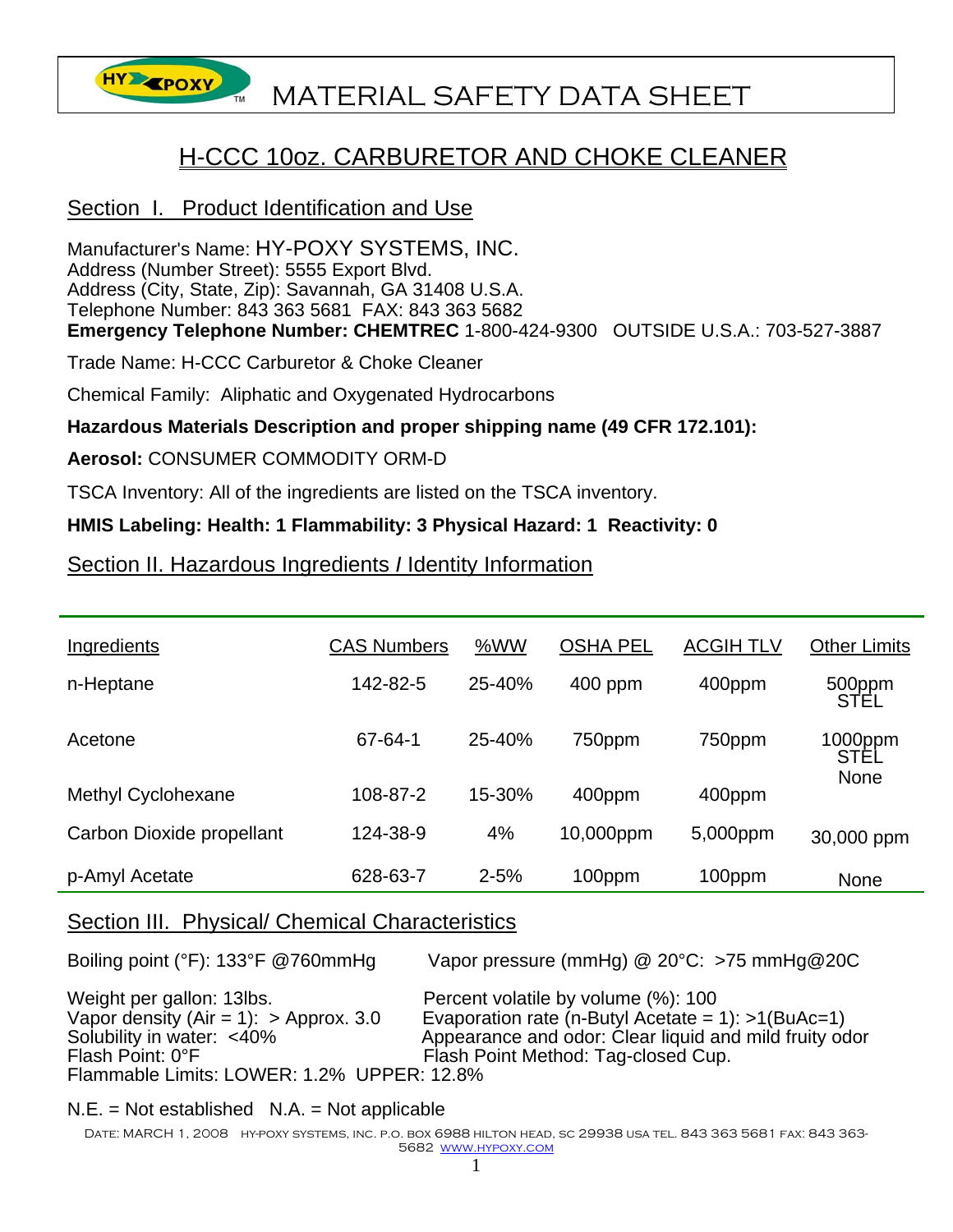

## Section IV. Fire and Explosion Hazard

Extinguishing media: Use water fog, foam, carbon dioxide (CO2) or dry chemical Special fire fighting procedures: Wear self-contained breathing apparatus and complete personal protective equipment. Remove all ignition sources. Use a water spray to cool fire exposed containers.

Unusual fire and explosive hazards: Closed aerosol containers will rupture(due to buildup of pressure) when exposed to extreme heat. Toxic fumes will be evolved if this material burns.

#### Section V. Health Hazard Data

EMERGENCY OVERVIEW: DANGER: Flammable. Aerosol contents under pressure. Harmful or fatal if swallowed.

Primary route(s) of entry: Ingestion, skin absorption, inhalation, eyes

#### **Health hazard/effects of over exposure:**

Inhalation: Heated vapors may cause respiratory irritation.

Eyes: Irritating.

Skin: Mildly irritating. May cause allergic reaction evidenced by rashes.

Ingestion: Product has a low acute oral toxicity, but ingestion of large quantities may cause nausea, vomiting. Slightly toxic.

Chronic Effects of Overexposure: Prolonged contact with the skin may result in skin irritation and sensitization.

Carcinogenicity: This material is not considered to be carcinogenic by NTP, IARC or OSHA. Mutagenicity (Ames Test): Both positive and negative results for CAS# 25068-38-6.

Medical conditions aggravated by exposure: Pre-existing eye, skin and respiratory disorders may be aggravated by exposure to this product. Pre-existing skin or lung allergies may increase the<br>chance of developing increased allergy symptoms.

#### **Emergency and first aid procedures**:

Inhalation: In case of exposure to a high concentration of vapor or mist, remove person to fresh air. Get medical attention if effects persist. Administer oxygen if necessary.

Eyes: Flush with plenty of water for at least 15 minutes and seek immediate medical attention. Skin: Remove contaminated clothing and wash contact area with soap and water. Wash clothing before reuse and discard contaminated leather articles. Get medical attention if swelling or reddening occurs.

Ingestion: If appreciable quantities are swallowed, seek medical attention. Do not induce vomiting. Dilute by giving water or milk to drink if victim is conscious. Do not give anything by mouth to an unconscious person.